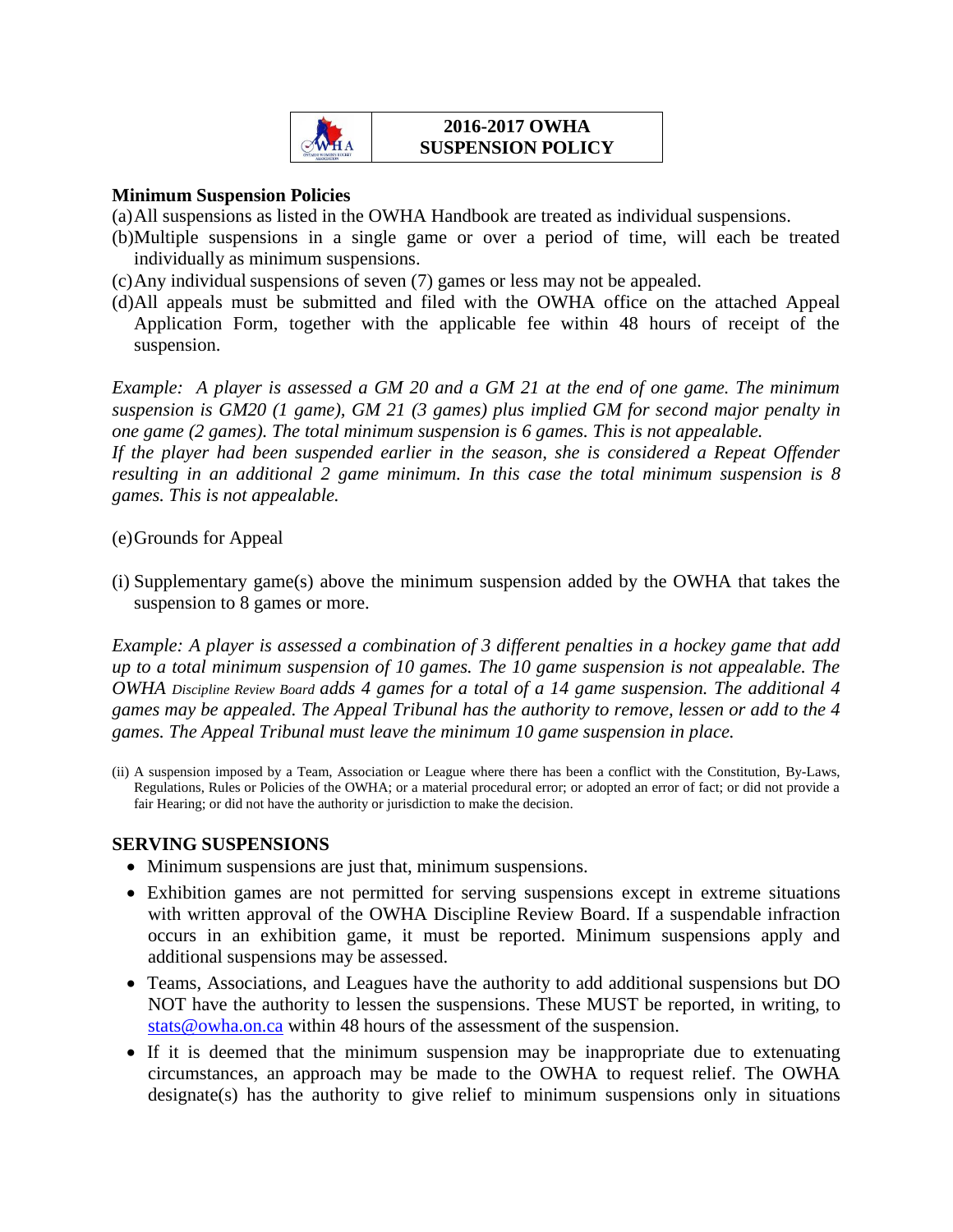deemed extreme with such decision(s) final and binding with no opportunity to appeal. Disagreeing with the judgment of an official is not an extenuating circumstance.

• If any OWHA member fails to serve the minimum suspension without proper approval, the individual(s) and those others involved are subject to additional suspension.

Examples: Situations where relief may be granted:

- $\bullet$  It is proven that the official called the wrong rule or misinterpreted the rule not the judgment of an official,
- It is proven the wrong person was assessed a penalty,
- Compassionate grounds, but only in extreme circumstances,
- Where an individual wishes to participate in a professional development activity (i.e./Speak Out! Session) while under suspension, they may receive special permission for that activity.

#### **End Of Season Suspensions**

Individuals under suspension are not eligible for any involvement in Hockey Canada hockey programs until their suspension is served.

Due to the reality of the game, rules, regulations, policies and procedures, this sometimes creates a challenge.

Case One: A player has a one game suspension for a relatively minor infraction – technically, she would miss tryouts, practices, exhibition games, team functions, etc. etc. until next season when her suspension is served – is this reasonable and effective?

Case Two: A player receives a fighting penalty because her team is eliminated and she decides to get rid of her frustrations on the nearest opponent/official. If we take no serious action, will we create a dangerous free for all at the end of each season?

# **POLICY**

- 1) Before a suspended individual is allowed to participate in any OWHA/Hockey Canada game/activity, they must write a letter addressed to [discipline@owha.on.ca](mailto:discipline@owha.on.ca) stating why he/she should be allowed to participate prior to their suspension being served.
- 2) The OWHA Discipline Review Board shall review each situation and make a determination as deemed appropriate.

If a suspended individual does not participate in the OWHA/Hockey Canada for a full hockey season or more and then returns to the OWHA, the OWHA shall make a determination of eligibility, on a case by case basis. Until the above process has been completed, the individual(s) shall not be eligible for participation in any OWHA/Hockey Canada programs of any kind.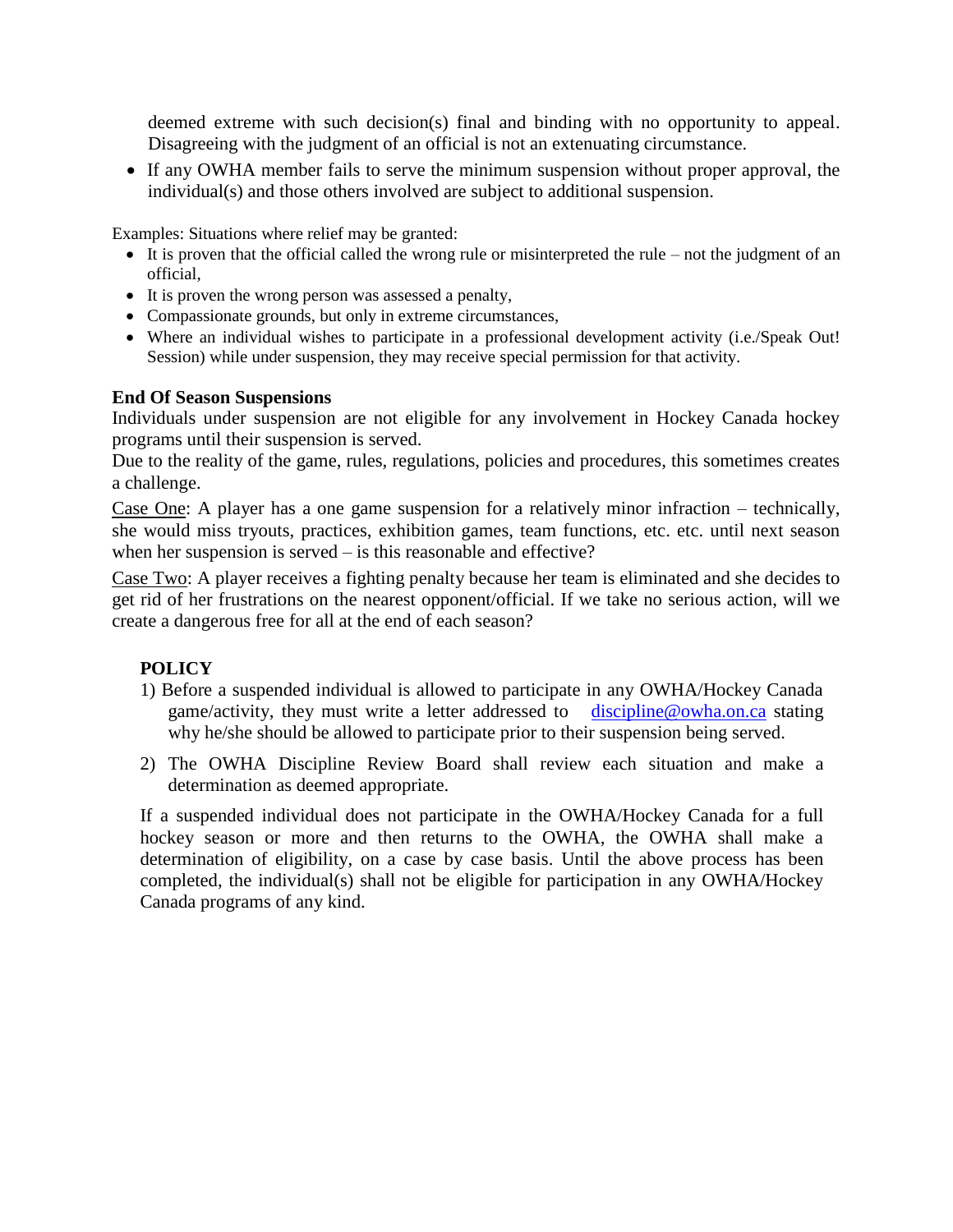

### **2016-2017 OWHA SUSPENSION PROCEDURES**



The following clarifications are in addition to the information contained in the OWHA Handbook. It is the responsibility of all OWHA members to know and follow the OWHA Constitution, By-Laws, Regulations and Rules.

The OWHA wishes to see team members participate in the game of hockey. The OWHA takes a very negative view on individuals who act in a manner that is inconsistent with the Regulations, Rules, Code of Conduct, Code of Ethics and Values of this Association. These actions are costly – to the individual and team against which the infraction was committed and to the operations of the OWHA in terms of finances and human resources. Prevention is much more desirable than suspension. It is important that all stakeholders buy into the challenge and aggressively promote fair play.

Who Shares in the Responsibility for Discipline?

- > Parents
- $\blacktriangleright$  Team
- $\blacktriangleright$  Association
- $\blacktriangleright$  Coach
- $\blacktriangleright$  Self
- $\blacktriangleright$  Players
- > Peers
- ▶ Game Officials
- > Leagues

Goals and Objectives

 $\triangleright$  Safe and fun environment

## **Process for the delivery of discipline within the OWHA. (Competitive and House League Teams, all participants.)**

When a suspendable action occurs:

- 1. The team must report every incident to the OWHA email: stats@owha.on.ca within 24 hours of the occurrence.
- 2. An OWHA on-ice official must forward the original copy of the game sheet for all match penalties and gross misconduct penalties to the OWHA office by delivery or e-mail to [stats@owha.on.ca](mailto:stats@owha.on.ca) no later than 12:00 noon the following day and by regular mail within 24 hours.
- 3. It is the responsibility of the team management to ensure a suspended individual does not participate in OWHA activities. If in doubt please check with your OWHA Regional Director before participation.
- 4. Upon receipt of a potential disciplinary situation, the OWHA Discipline Review Board will determine a process as follows:
	- A) Any Match Penalty, Gross Misconduct Penalty, a suspendable offense to a Repeat Offender (any individual who receives a second or subsequent suspendable offence in one season), a suspendable offense to an OWHA member currently on probation and/or a violation of the OWHA Code of Conduct shall be handled by the OWHA Discipline Review Board. The individual will not be allowed to participate in any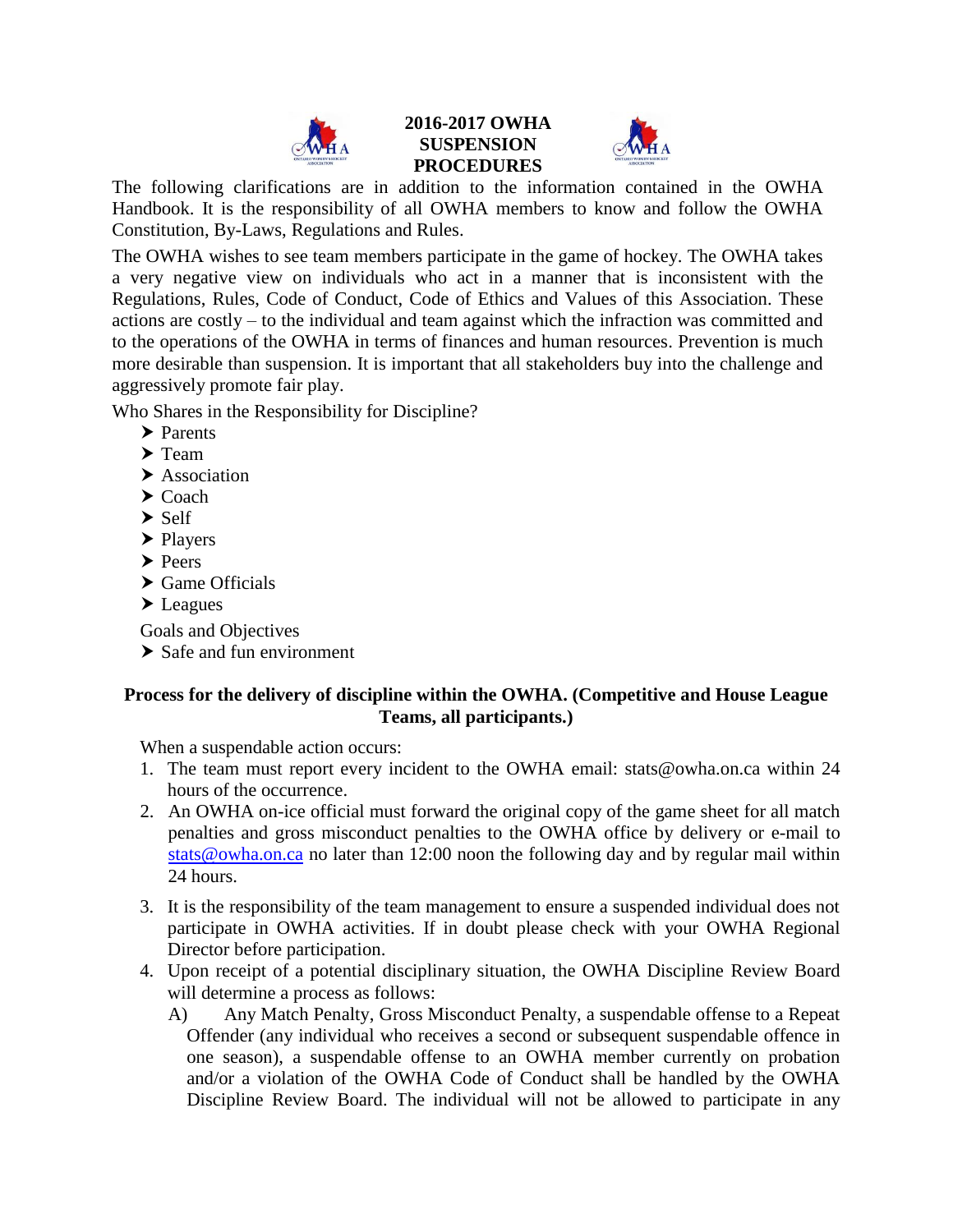sanctioned OWHA activities until there has been a decision rendered by the OWHA, to that effect.

- B) Any suspendable offense that does not fall under 4 (A), (i.e./exhibition game, out-ofprovince tournament, etc.) shall be reported as per number 1. A determination shall be made by the OWHA Discipline Review Board as deemed appropriate.
- C) In addition to number 4 (A), and (B) , the OWHA `Discipline Review Board and/or Executive Committee reserves the right to take additional action as deemed appropriate.
- D) Appeals may be made to the OWHA in accordance with the OWHA Handbook.



#### **Hockey Canada Regulation "O-6"**

"Any Hockey Canada player, coach or other official, who is under suspension by a Hockey Canada Branch, League or Minor, Junior, Senior, or Female Hockey Association is suspended from any and all involvement in Hockey Canada sanctioned games. The suspension may, pursuant to Branch Regulations, include suspensions up to and including all Hockey Canada activities for the duration of that suspension. Any individual who violates the terms of any suspension will be subject to discipline by Hockey Canada, or the member Branch, League or Minor, Junior, Senior, or Female Hockey Association."

### **OWHA Interpretation and Policy due to Hockey Canada Regulation "O":**

- 1) Any player or team official currently under suspension is not eligible to participate in any OWHA and Hockey Canada sanctioned games.
- **2) In cases where a player or team official is serving a suspension that player or team official may participate in all OWHA sanctioned activities except hockey games for the duration of the suspension. The suspended individual is not permitted on or near the bench or dressing room during these games. Violations of the OWHA Code of Conduct or any incidents occurring while under suspension will result in additional suspensions being assessed. The OWHA may extend the suspension to include all OWHA activities if warranted.**
- 3) In cases where a player or team official appears before a discipline panel/committee, it shall be the responsibility of that panel/committee to rule on both the length of the suspension and whether the suspended individual will be permitted to practice and/or participate in other sanctioned activities while under suspension. All such incidents must be reported to the OWHA office within 48 hours of the decision.

OWHA VALUES *FAIR PLAY FUN EXCELLENCE GOOD CITIZENSHIP INTEGRITY AND HONESTY EQUITY*